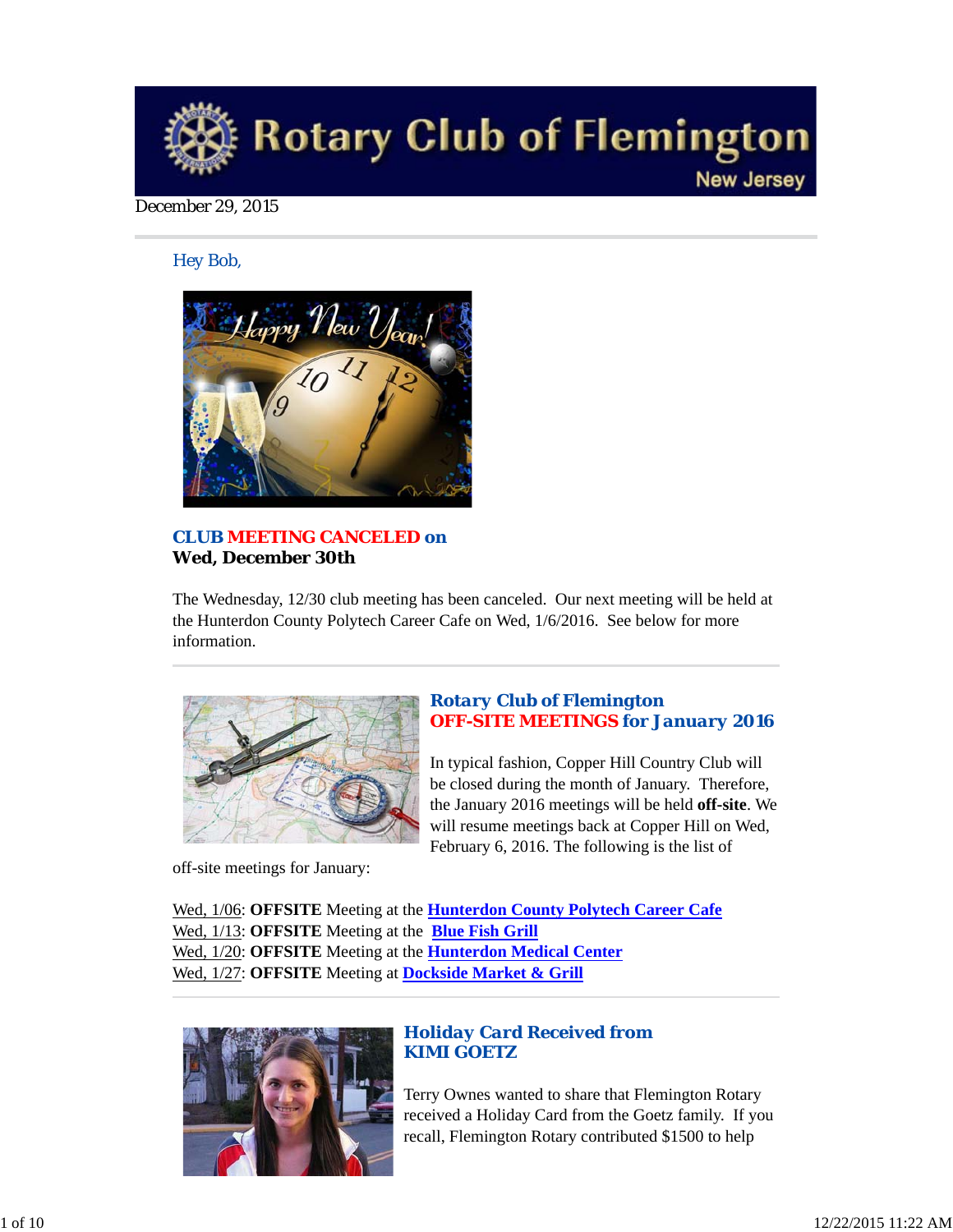

offset Kimi's training as her quest to join the Olympic team comes to fruition. (She has qualified to represent the United States in World Cup competition this year).

**CLICK HERE** to view the Holiday Card we received.

If you would like to follow Kimi's progress, goto http://www.kimberlygoetz.com

The following is an update that Terry shared as well:

On October 3 and 4, 2015, Kimi Goetz skated in Milwaukee at Petit Ice Rink for the "US Speedskating Short Track Fall World Cup Qualifier/AmCup1. Kimi and her teammate, Jessica Smith, finished second and first respectively, both qualifying for the Fall World Cup Series. Jessica and Kimi took control of the women's side of things and skating with confidence and poise. It showed me that they have the skill to be leading the women for Team USA this season," said Short Track National Head Coach Jonathon Cavar. "It was great to see Kimi Goetz continue her overall performance finishing second on the weekend and take charge of the field."



## *PHOTO ALBUM from Flemington Rotary's HOLIDAY COCKTAIL PARTY* Held on **Thursday, 12/10/2015**

**Click Here** or on the photo to the left to view the Photo Album from the recent Holiday Party held at Caffe Cicchetti.

A very special thanks to Karen Widico for making the arrangements and

setting up the evening for everyone to enjoy! It was an excellent evening!

A special thanks to Herb Bohler as well for taking the photos and generating the online album for everyone to view.



#### *PHOTO ALBUM from the Main Street Christmas Tree Lighting Ceremony* Held on Friday, December 5, 2015

**Click Here** or on the photo to the left to view the Photo Album from the recent Tree Lighting Ceremony.

As you can see from the photos, Santa

arrived in style via a fire truck escort. We lucked out with excellent weather this year, which brought out an very large crowd eagerly waiting to meet Santa and get their candy cane & orange.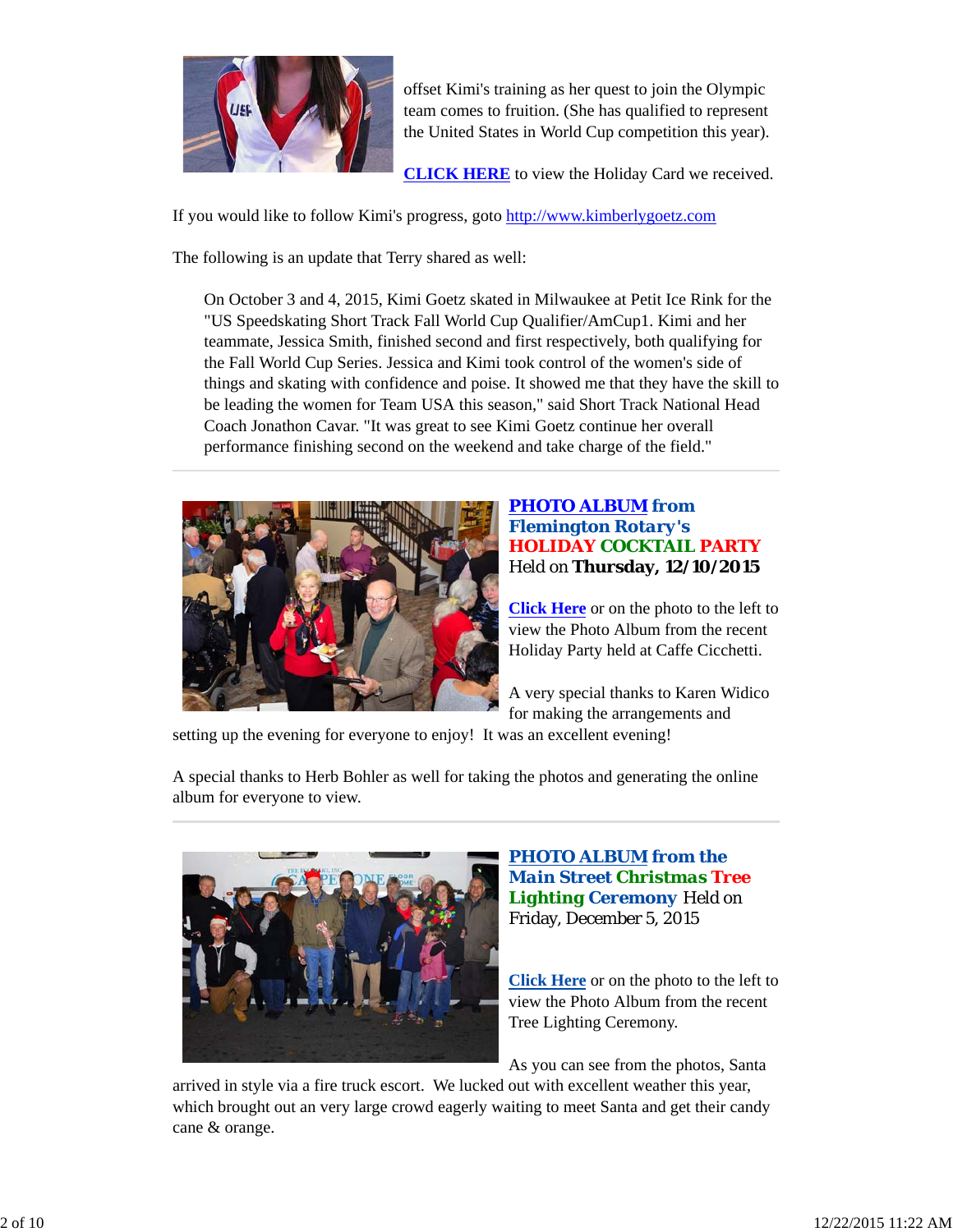A special thanks to Dick Stothoff, Wayne Randolph, Terry Ownes, George Muller, Sandy Clark and everyone else that helped to make this annual ceremony such a fun event!

A special thanks to the Rev. Dr. Herb Bohler as well for taking the photos and generating the Picasa photo album!

## **History of the Christmas Tree Lighting:**

The Christmas Tree Lighting ceremony is Flemington Rotary's oldest service project, which began in December 1923. This was just after the club first formed on October 3, 1923.

The annual Christmas Tree Lighting event itself has been taking place **since 1922** in the heart of Flemington thanks to the hard work of many volunteers.

Originally done by a small group of volunteers, coordination efforts were taken over by the Flemington Children's Choir and the Flemington Rotary Club. When the Children's Choir ceased its operations, Cub Scout Pack 61 in Flemington took over the duty of coordinating the tree installation and lighting every year since 1965. The cub scout from Pack 61 that sells the most popcorn during their annual popcorn fundraiser gets the honor of lighting the Christmas Tree!

The Flemington Rotary Club has been **handing out candy canes and oranges ever since 1923**. The group's involvement has been the backbone for the event since that time. Cub Scout Pack 61 and its long time cub master Doug Niece, now deceased, took over the duties in 1965 as a way to ensure that the Christmas Tree tradition continues to this day in Flemington.



**ROTARY** 

of Flemington

"Service Above Self"

**Why candy canes and oranges you ask?** Back in the 1920's, it was very difficult for children to get some candy and fresh fruit to eat. These days, we can readily purchase these items at our local Supermarket, etc. So it was a VERY BIG deal for the children in attendance to get their huge Candy Cane and Fresh Orange.

**Thanks to the Volunteers!** A very special thanks to the volunteers that help to make the Tree Lighting a success! They include the Flemington Rotary Club, Cub Scout Pack 61, Samuel Stothoff Company, Tamke Tree Service, Dan Butt, Carpet One, Countryside Veterinary Hospital, Cornerstone Print & Imaging, the Flemington Borough Fire Department and the Flemington Borough Police Department.

Sponsoring the Christmas Tree Lighting and bringing Santa with his treats for all the children of Flemington-**CLUB Since 1923**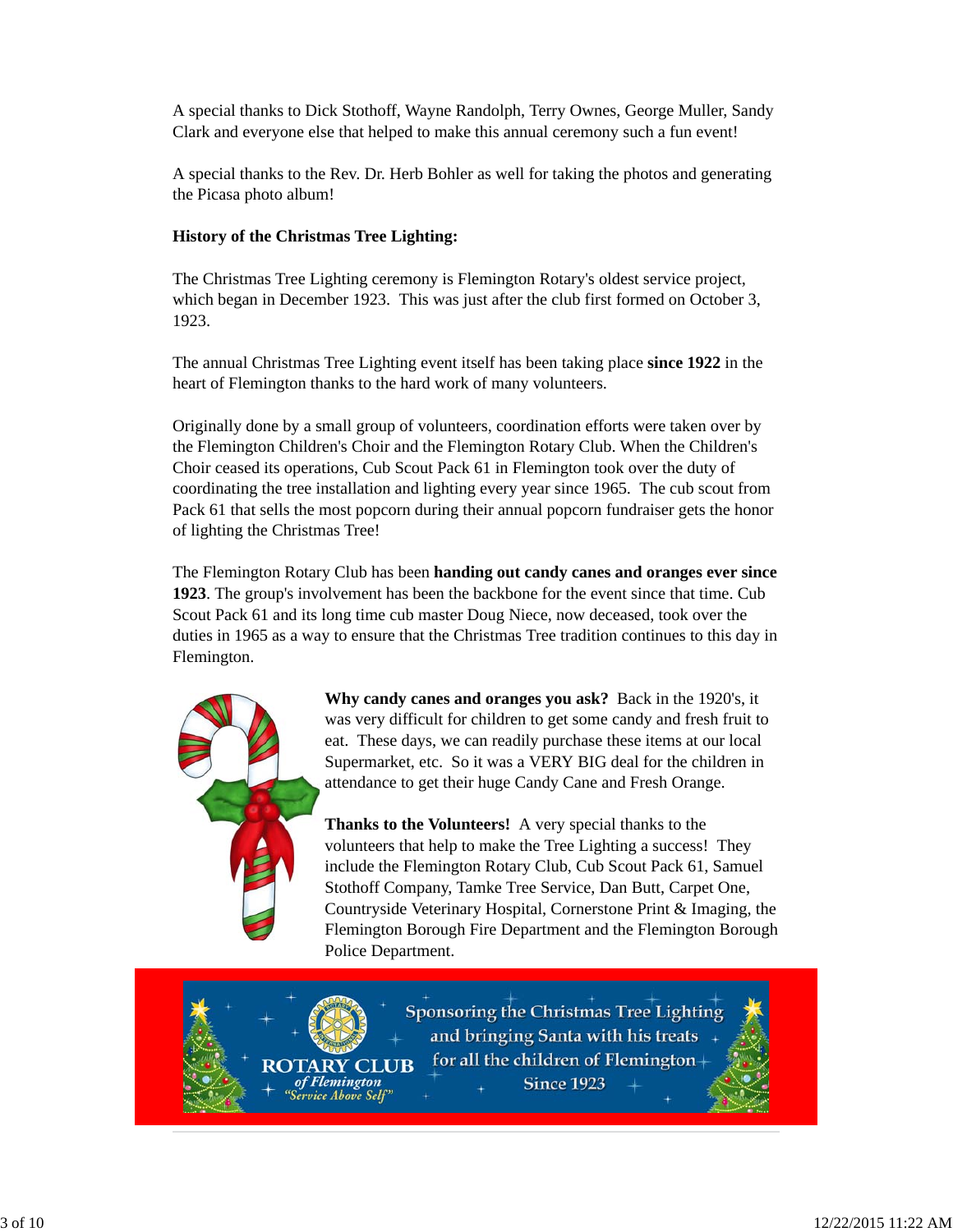## *PROPOSED NEW MEMBER* **Ann del Campo**

The Membership Committee and Board have approved **Ann del Campo** for potential membership in the Rotary Club of Flemington. Ann has been proposed by Joe Ziegler and has attended several of our club meetings. She would have the proposed classification of "**Scientist & Farmer**". Ann is a retired Scientist and currently manages her family farm (Stonybrook Meadows) in Hopewell, NJ along with her daughter's help. The farm offers pork, eggs, herbal tea, seasonal produce and more. Ann also lives in Hopewell, NJ. Ann is a former member of the Rotary Club of Lambertville-New Hope. In Rotary, Ann has hosted Exchange Students, participated in Eat, Drink & Share and made a trip to Nepal.

President Mick announced this information at the 12/2/2015 lunch meeting. Members had until the end of business on Tuesday, 12/8/2015 to submit a written objection to the board. Since no objections were received, Ann is eligible for membership and will have her Orientation meeting scheduled.



#### *The Flemington Rotary MEMBER DIRECTORY Is Updated on the Website*

A PDF copy of the Club Directory is now kept on the club website, located on the password protected "**Members Only**" page. To access this, simply goto **www.FlemingtonRotaryNJ.org** and click on "Members

Only" in the upper left. The page is password protected. If you do not have the password, simply email us and request it.

If you see any updates that need to be made (a change of address, email, phone number, something is not listed correctly, etc.), please email Sandy Clark and request any changes to be made. **Click Here** to generate an email to Sandy.



## *SPEAKERS & PROGRAMS BEING SOUGHT*

President Mick is looking for some ideas for upcoming meeting programs and speakers. If you have any leads, please pass them onto Mick Schaible, who will follow-up to schedule the speaker.

**Click here** to generate an email directly to Mick.



As you know, the Rotary Club of Flemington is a member of the H.C. Chamber of Commerce. This enables all Rotarians the ability to attend a Chamber function as a "member". If someone asks you what your business is, you would explain that you are a member representing the Rotary Club of Flemington. **Click Here** to visit the Chamber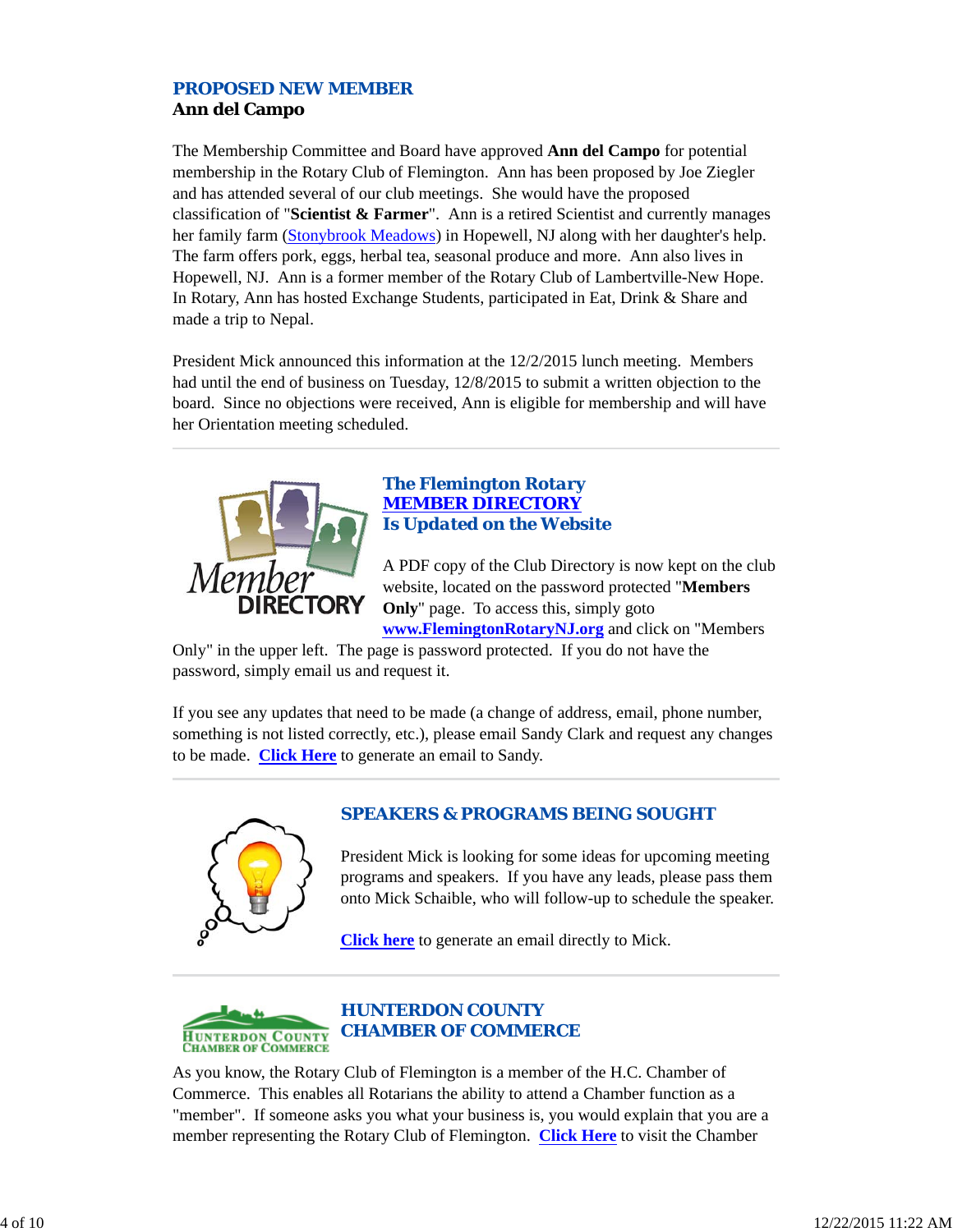

## *Jersey Talk Radio - Internet Radio "THE ROTARY HOUR"* **Tuesdays** from **5pm to 6pm**

PDG Megan Jones-Holt is the host of "The Rotary Hour" on the "Jersey Talk Radio" internet radio station. She is always looking for guests to have on the show. If you are intersted, please get in touch with Megan at (908)894-4590 or **mjonesholt@gmail.com**.

**Click Here** to listen to the Internet Radio station from your PC, smart phone, mobile device, etc.



## *FLEMINGTON BUSINESS IMPROVEMENT DISTRICT* www.downtownflemington.com

If you would like to learn more about events and activities going on around Flemington, please **CLICK HERE** to visit the Flemington Business Improvement District (BID) website.

#### *ROTARY DISTRICT 7510 NEWS*

**Click Here** to read the current news from our Rotary District 7510.

#### *SPEAKERS & PROGRAMS BEING SOUGHT*

We are always seeking new or creative ideas for upcoming meeting programs and speakers. If you have any leads, please pass them onto Mick Schaible. **Click here** to generate an email directly to Mick.

## *UPCOMING DATES TO NOTE*

**Summary of Upcoming Club Meeting Programs**: Wed, 12/30: **No Club Meeting this Day**.

\*\*See Post Above for January 2016 Off-Site Meetings\*\*

Wed, 2/03: TBA Wed, 2/10: TBA Wed, 2/17: TBA Wed, 2/24: TBA

**Next RCOF Board Meeting**: Tues, 1/19/2016 at 6:00 PM. (Meetings held bi-monthly). **Next Membership Meeting**: Wed, 1/13/2016 at 1:30 PM (Usually the 2<sup>nd</sup> Wed).

**Upcoming RCOF Club Events, Fundraisers, Fellowship Events, Etc**.: Mon, 2/29: **Hunterdon County Rotary Soup Cook-Off**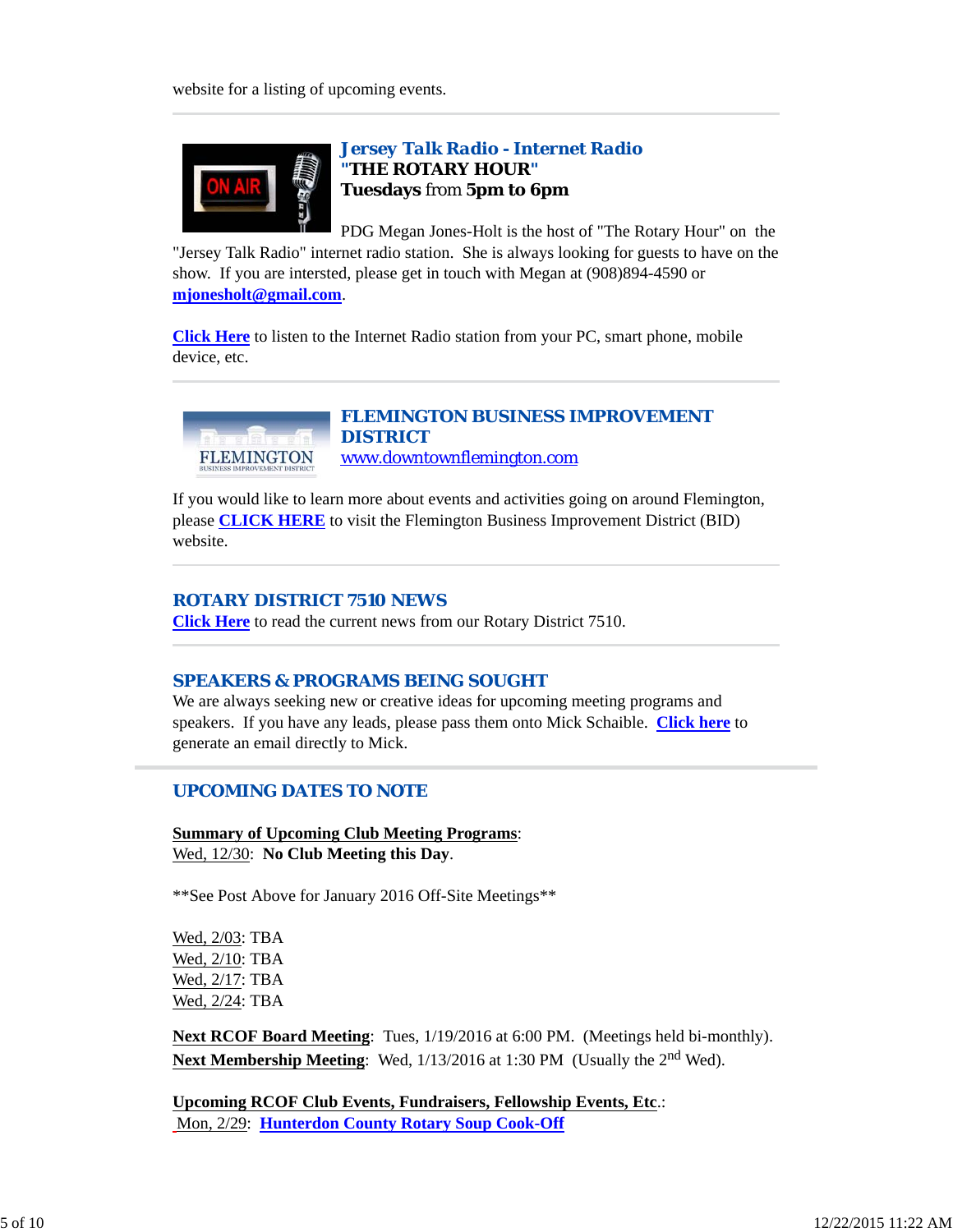#### **Rotary District 7510 Events & Functions:**

Wed, 2/24: President-Elect Training Seminar (PETS 1) - Bridgewater Marriott Hotel May 13-15: **District Conference** at the Inn at Pocono Manor

## *COMMITTEE LIST:*

**Click Here** to download the listing of all current Club Committee's and its members.

#### *"MEMBERS ONLY" WEBSITE:*

#### **Click Here for the Members Only section of the website to find:**

- 1) The "Membership Proposal Form" to propose a new member.
- 2) New Member Information.
- 3) An Online Copy of the Club Membership Directory.
- 4) A Link to All Photos Albums of the Club.

#### *ROTARY WEBSITE LINKS:*

Rotary International: **www.Rotary.org** Rotary District 7510: **www.RotaryNJ.org**

#### *NEARBY ROTARY CLUB MEETINGS:*

As A Rotarian, you are Welcome to attend a Rotary Club meeting anywhere in the world. Click here for the Rotary Club Locator App. Or see below for some local meetings:

#### Mondays

**Lambertville/New Hope** (6:30 pm) - Lambertville Station Restaurant; 11 Bridge Street, Lambertville NJ 08530

**Piscataway** (12:15 pm) - Radisson Hotel; 21 Kingsbridge Road, Piscataway, NJ 08854

#### Tuesdays

**Whitehouse** (12:15 pm) - Max's 22; 456 Route 22 West, Whitehouse Station, NJ 08889 **Princeton** (12:15 pm) - The Nassau Club; 6 Mercer Street, Princeton, NJ 08540 **Bridgewater-Bound Brook** (12:15 pm) - Arbor Glenn; 100 Monroe St, Bridgewater 08807

#### Wednesdays

**Branchburg Township** (7:30 am): Stoney Brook Grille; 1285 Route 28, North Branch, NJ 08876

**Flemington** (12:15pm): Copper Hill Country Club; 100 Copper Hill Road, Ringoes, NJ 08851

**Hillsborough Township** (6:15 pm): Pheasant's Landing; 311 Amwell Road (Rt. 514), Hillsborough, NJ 08844

#### Thursdays

**Clinton Sunrise** (7:30 am): Clinton Fire Department; New Street, Clinton, NJ 08809 **Somerville/Bridgewater** (12:15 pm): Bridgewater Manor; 1251 US Highway 202/206, Bridgewater, NJ 08807

**Trenton** (12:15 pm): Freddie's Tavern; 12 Railroad Avenue, West Trenton, NJ 08628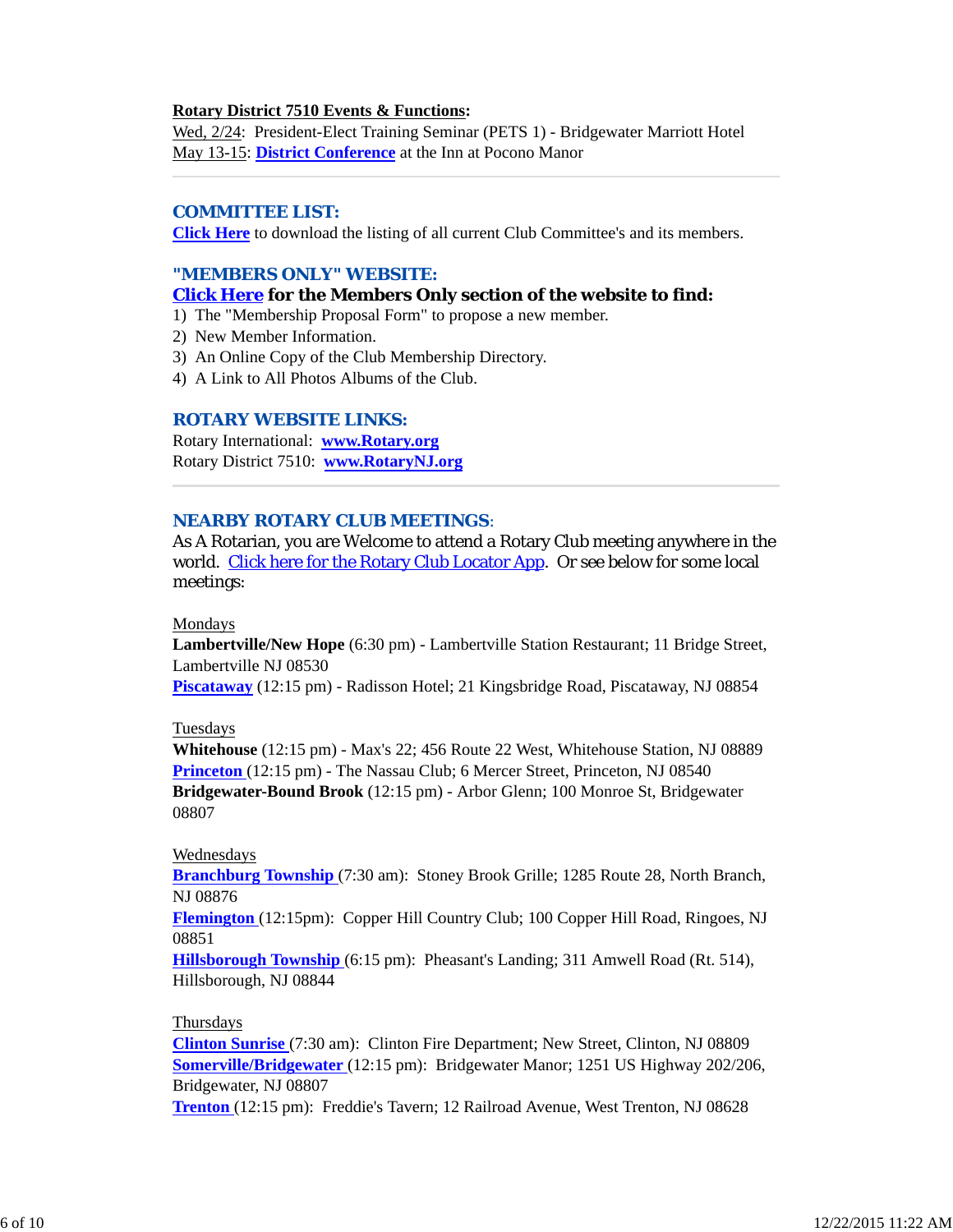Fridays **North Hunterdon** (12:15 pm): Beaver Brook County Club; 25 County Club Drive, Annandale, NJ 08801 **Princeton Corridor** (12:15pm): Hyatt Regency; 102 Carnegie Center, Rt. 1 North, Princeton, NJ 08540

#### eClub

**Rotary eClub of Hunterdon Horizon**: View website for meetings or online makeups.

# RI President's Call for Action in **2015-2016**: **"Be A Gift To The World" Rotary Club of Flemington - Our 92nd Year** Founded October 3, 1923 \* Charter #1529 \* District 7510

| Club President                           | <b>Mick Schaible</b>                                   |  |
|------------------------------------------|--------------------------------------------------------|--|
| President-Elect                          | D.J. Wright                                            |  |
| Secretary                                | <b>Chris Steffner</b>                                  |  |
| Treasurer, General                       | <b>Bob Newland</b>                                     |  |
| Treasurer, Lunch                         | <b>Lynn Hyman</b> (immediate Past-President)           |  |
| <b>Board Member</b>                      | <b>Chris Kamnitsis</b>                                 |  |
| <b>Board Member</b>                      | <b>Joe Ziegler</b>                                     |  |
| Sergeant-at-Arms                         | <b>Jim Davidson</b>                                    |  |
| R.I. President                           | K.R. "Ravi" Ravindran (Sri Lanka)                      |  |
| District Governor (DG)                   | Hal Daume (Berkeley Heights, NJ)                       |  |
| District Governor Elect (DGE)            | <b>Charles Minton</b> (Union, NJ)                      |  |
| District Governor Nomimee (DGN)          | <b>Bob Zeglarski</b> (Roselle-Rosselle Park)           |  |
| <b>Assistant District Governor (ADG)</b> | <b>Albert Varga</b> (Lambertville-New Hope)            |  |
| $\alpha$ iin amin'ny iona am             | $TT^{\prime\prime}$ $\alpha$ $\beta$ $\alpha$ $\alpha$ |  |

Club Meetings: **Wednesday, 12:15 pm, Copper Hill Country Club** 100 Copper Hill Road, Ringoes 08551





Be a gift to the world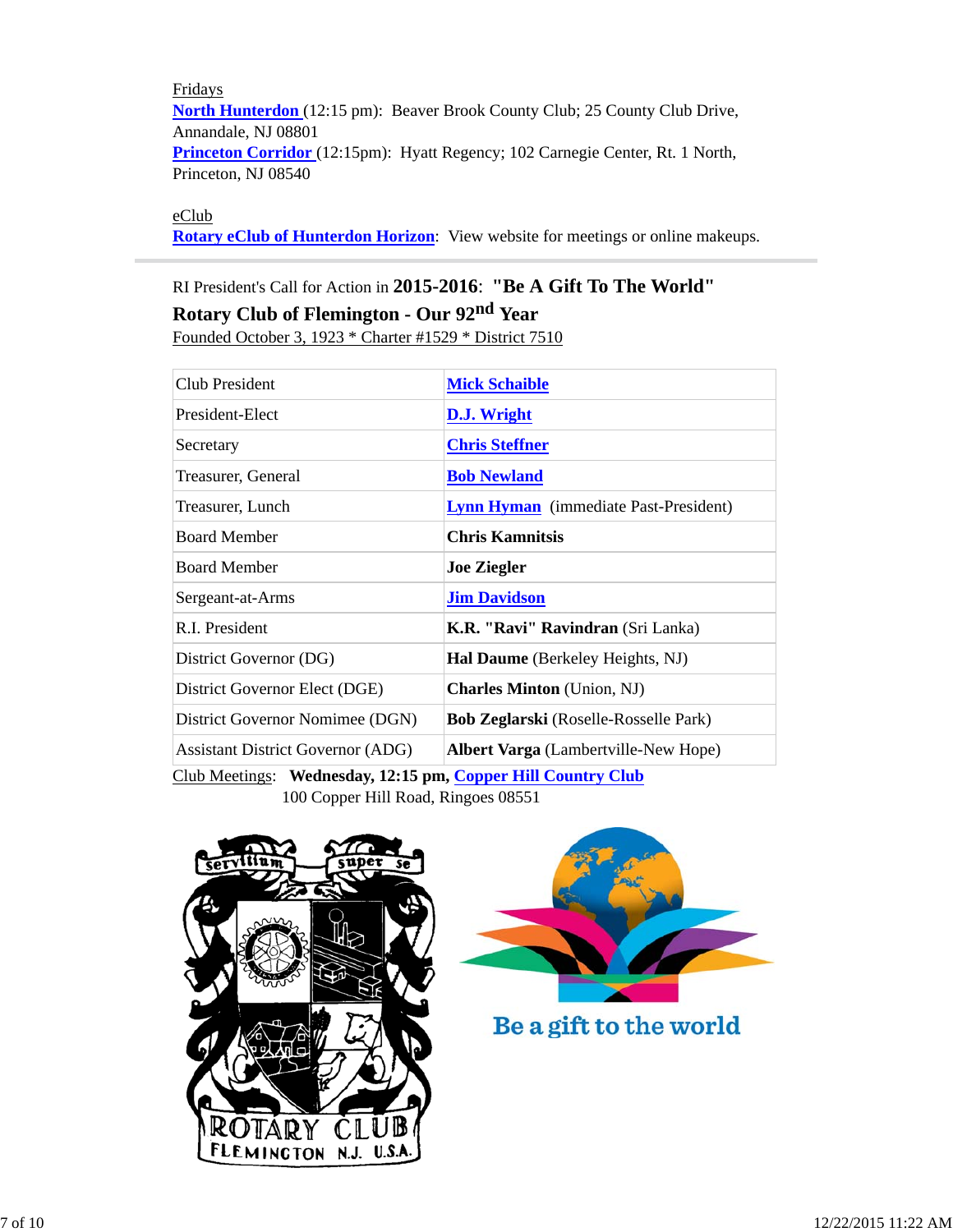

*MISSION STATEMENT*: The mission of Rotary International is to assist and guide Rotarians and Rotary clubs to accomplish the Object of Rotary to ensure Rotary's continuing relevance and to help build a better world, emphasizing service activities by individuals and groups that enhance the quality of life and human dignity, encouraging high ethical standards, and creating greater understanding among all people to advance the search for peace in the world.

**THE OBJECT OF ROTARY:** The object of Rotary is to encourage and foster the ideal of service as a basis of worthy enterprise and, in particular, to encourage and foster:

**1st**: The development of acquaintance as an opportunity for service;

**2nd**: High ethical standards in business and professions, the recognition of the worthiness of all useful occupations, and the dignifying of each Rotarian's occupation as an opportunity to serve society;

**3rd**: The application of the ideal of service in each Rotarian's personal, business and community life;

**4th**: The advancement of international understanding, goodwill, and peace through a world fellowship of business and professional persons united in the ideal of service.

**THE 4-WAY TEST:** "Of the things we think, say or do:

- **1st**: Is it the Truth?
- 2<sup>nd</sup>: Is it Fair to all concerned?
- **3rd**: Will it build goodwill and better friendships?
- **4th**: Will it be beneficial to all concerned?"

#### *ROTARY's AVENUE'S OF SERVICE*:

**1)** Through **Club Service**, we have fun, build lasting friendships, and make sure that our club runs well.

**2)** Through **Vocational Service**, we volunteer our professional skills to serve others and promote integrity in everything we do.

**3)** Through **Community Service**, we address local needs and work with our community to bring lasting improvements.

**4)** Through **International Service**, we meet humanitarian needs around the globe and promote world understanding and peace.

**5)** Through **Youth Service**, we work with young people to help them become the next generation of leaders, visionaries, and peacemakers.

## **2015-2016 CLUB MEMBER ROSTER Rotary Club of Flemington, NJ**

Current Number of Members: 41

| <b>Rotarian</b>             | <b>Member Since</b> | <b>Classification</b>           |
|-----------------------------|---------------------|---------------------------------|
| Black, Bruce B.             | 2007                | Health and Fitness              |
| Bohler, Herbert C. (Herb)   | 1977                | Specialty Advertising           |
| <b>Campbell, Jennifer</b>   | 2015                | <b>General Practice</b>         |
| Chittenden, Robert L. (Bob) | 2003                | M.E.F.P. Consulting Engineering |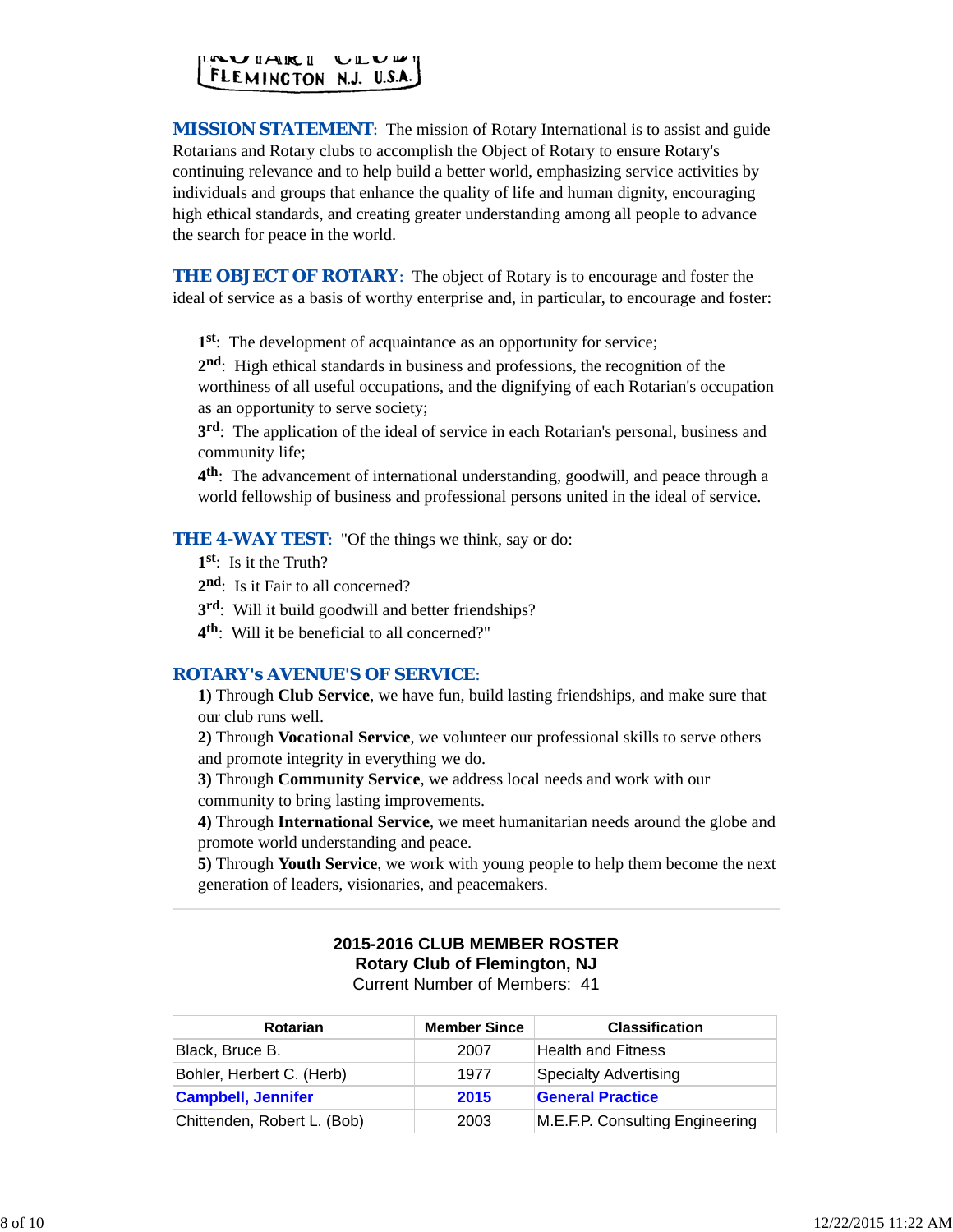| Clark, Arthur L. (Sandy)          | 1987 | Printing                       |
|-----------------------------------|------|--------------------------------|
| Davidson, James G. (Jim)          | 2002 | <b>Rubber Products</b>         |
| Ferrari, Frederick J. (Fred)      | 1964 | Orthodontia                    |
| Fisher, Charles H. (Charlie)      | 1961 | <b>Funeral Services</b>        |
| Fisher, Thomas H. (Tom)           | 2012 | Property & Casualty Insurance  |
| <b>Harkness, David W. (Dave)</b>  | 2015 | <b>Hospital Affairs</b>        |
| Harrison, Jeffrey (Jeff)          | 1996 | Psychotherapy                  |
| Hyman, Lynn                       | 2010 | <b>Retail Banking</b>          |
| Kamnitsis, Christopher P. (Chris) | 2001 | <b>Financial Planning</b>      |
| Kavanagh, Michele                 | 2013 | <b>Community Banking</b>       |
| Liebross, Ira                     | 1997 | <b>Family Medicine</b>         |
| Loew, Darren                      | 2002 | Orthodontics                   |
| Martin, Teresa (Terry)            | 1993 | Solid Waste/Recycling          |
| Mazujian, Harry                   | 2004 | Clergy                         |
| McWilliams, Nancy                 | 1992 | Psychotherapy                  |
| Metz, Kim                         | 2007 | <b>Technical Education</b>     |
| Muller, George D.                 | 1964 | <b>Cut Glass Manufacturing</b> |
| Nastasi, William (Bill)           | 1996 | <b>General Contracting</b>     |
| Newland, Robert D. (Bob)          | 1998 | Insurance                      |
| Ownes, Terry M.                   | 1987 | <b>Floor Covering</b>          |
| Phelan, Christopher J. (Chris)    | 2009 | <b>Chamber Of Commerce</b>     |
| Randolph, R. Wayne                | 1982 | <b>Veterinary Medicine</b>     |
| Reinbacher, Otto A.               | 1997 | Clergy                         |
| Rogow, Stephen S. (Steve)         | 1973 | Orthodontics                   |
| Schaible, R. Michael (Mick)       | 1998 | <b>Appraisal Services</b>      |
| Skowronek, Kenneth J. (Ken)       | 1994 | <b>Family Law</b>              |
| Sollner, Richard F. (Dick)        | 1962 | Air Transportation             |
| Steffner, Christina (Chris)       | 2014 | Education                      |
| Stothoff, Richard H. (Dick)       | 1966 | Sanitary Engineering           |
| Weinstein, Theodore H. (Ted)      | 1994 | <b>Pulmonary Medicine</b>      |
| Widico, Karen A.                  | 1997 | <b>Public Health Services</b>  |
| Williams, Gwen                    | 1991 | Purchasing/Manufacturing       |
| Wise, Robert (Bob)                | 1992 | <b>Hospital Administration</b> |
| Woske, Harry                      | 1977 | Cardiology                     |
| Wright, Daniel J. (D.J.)          | 2003 | <b>Funeral Services</b>        |
| Ziegler, Joseph E. (Joe)          | 1988 | <b>Investment Advisor</b>      |
| Zullo, John J. (Johnnie)          | 1987 | <b>Chemical Engineering</b>    |